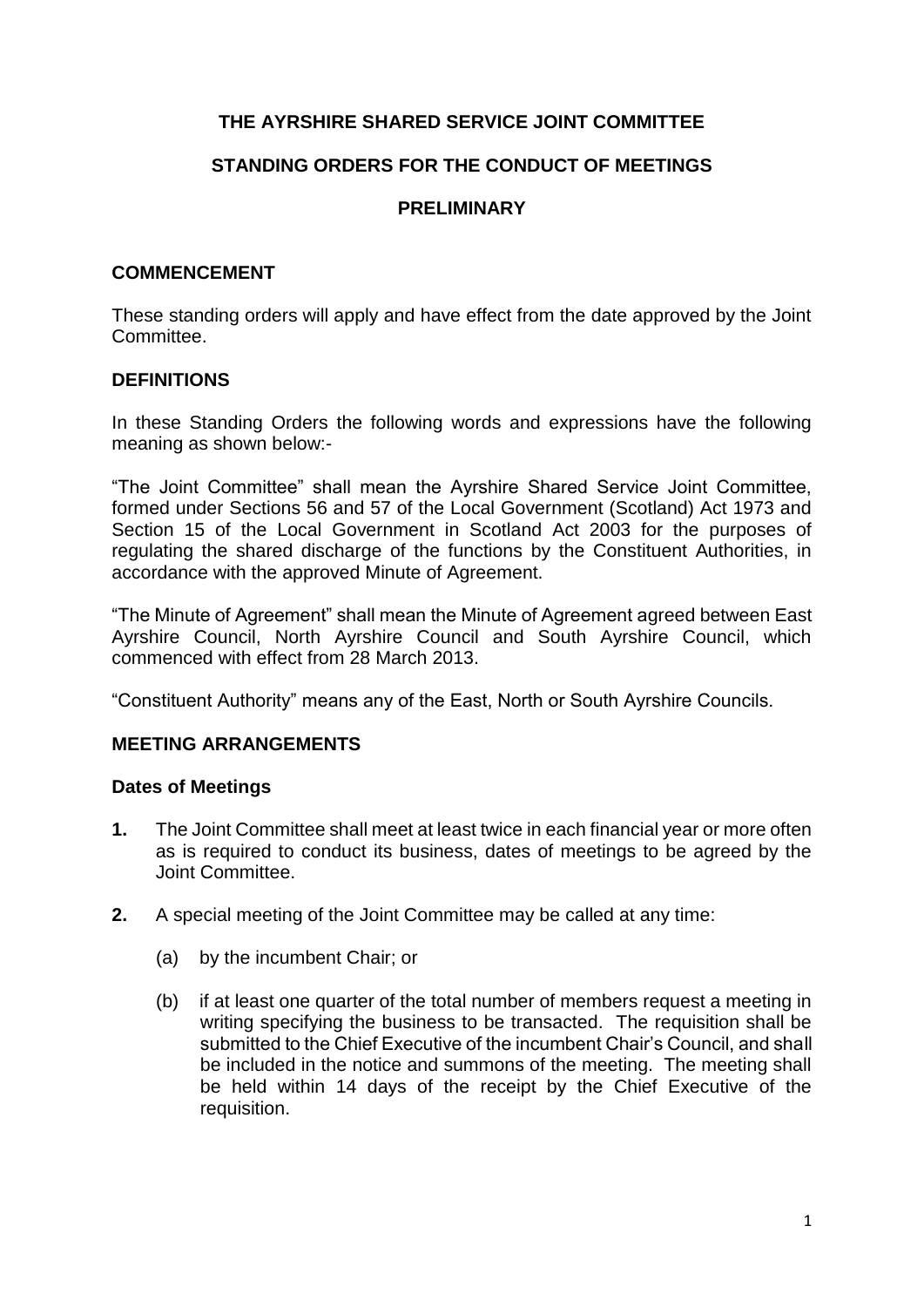## *Place, Time and Notice of Meetings*

- **3.1** Except in the case of urgency (when the incumbent Chair may direct accordingly) three clear days at least before a meeting of the Joint Committee;
	- i. Notice of the time and place of the intended meeting shall be published by the Chief Executive of the incumbent Chair's Council or an appropriate officer of that council, responsible for the administrative support of the Joint Committee, at that Council's principal office and, where practical, at the place where the meeting will be held if the meeting is to be held outwith that Council's principal office; and
	- ii. A summons to attend the meeting, specifying the business to be transacted shall be left at or sent by post to the usual place of residence of every Member of the Joint Committee or to such other address as the Member may notify in writing to the Chief Executive of the incumbent Chair's Council.

# **LACK OF NOTICE**

**4.** Want of service of a summons on any Member of the Joint Committee shall not affect the validity of any meeting.

## **QUORUM**

**5.** The quorum for the Joint Committee shall be four Members where all three Councils elect to participate in a particular shared Service arrangement, with at least one Member representing each of the parties involved in the relevant Shared Service.

Where only two of the Councils elect to participate in a particular Shared Service arrangement, the quorum of the Joint Committee shall be three members, with at least one member representing each of the parties.

No business shall be transacted at any meeting of the Joint Committee unless a quorum is present.

If, 10 minutes after the time appointed for a meeting a quorum of Members is not then present, the meeting shall stand adjourned and it shall be minuted that "owing to the want of a quorum, no business was transacted".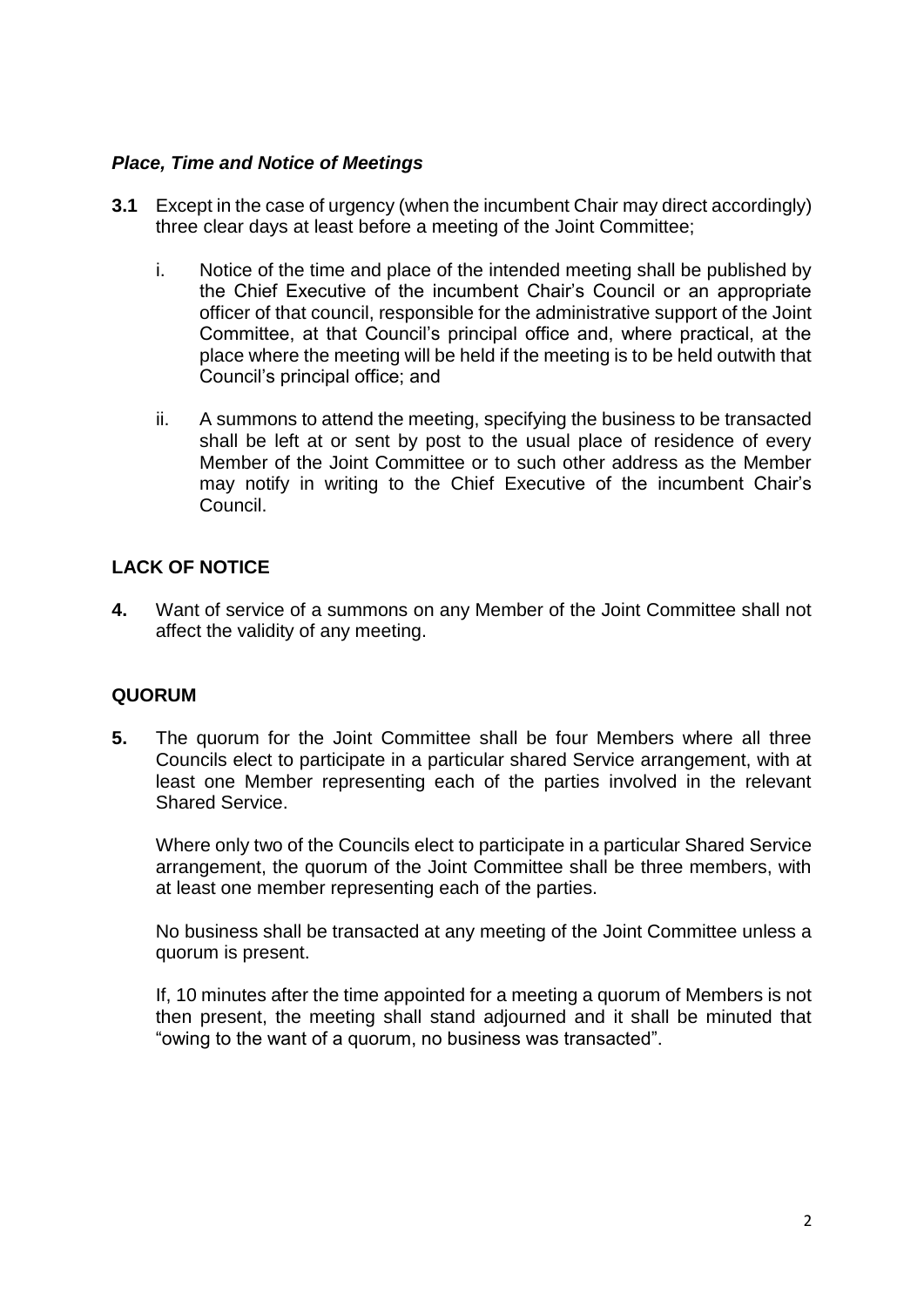# **CHAIR**

**6.** The Chair, appointed by the rotation arrangements as set out in the Minute of Agreement, shall preside. In the event of the incumbent Chair either being absent or withdrawing from a meeting, another member from the Authority of the present Chair, chosen by the members of that Authority present, shall assume the Chair for that meeting or part thereof. For parts or all of those meetings where the business to be transacted involves only two authorities, the Chair will be appointed by rotation.

## **POWERS AND DUTIES OF CHAIR**

- **7.** Deference shall at all times be paid to the authority of the Chair. When the Chair indicates a wish to speak, any Member who may be addressing the meeting shall give way. The Chair shall:-
	- (i) preserve order and ensure that every Member of the Joint Committee shall have a fair hearing;
	- (ii) decide all matters of order, competency and relevancy and the ruling of the Chair shall be final and shall not be open to discussion;
	- (iii) decide between two or more Members of the meeting indicating that they wish to speak by calling on the Member who has first caught the attention of the Chair;
	- (iv) ensure that due and sufficient opportunity is given to Members who wish to speak to express their views on the subject under discussion;
	- (v) be entitled, in the event of disorder arising, to adjourn the meeting to a time he or she may then, or afterwards, fix and his or her leaving the Chair shall indicate the meeting is adjourned; and
	- (vi) the Chair shall, at his or her discretion, determine all questions of procedure for which no express provision is made under these Standing Orders or the Minute of Agreement with regard to the regulation of the proceedings and business of the Joint Committee meetings.

## **BUSINESS AT MEETINGS**

**8.** At a meeting of the Joint Committee, no business other than that specified in the summons shall be considered.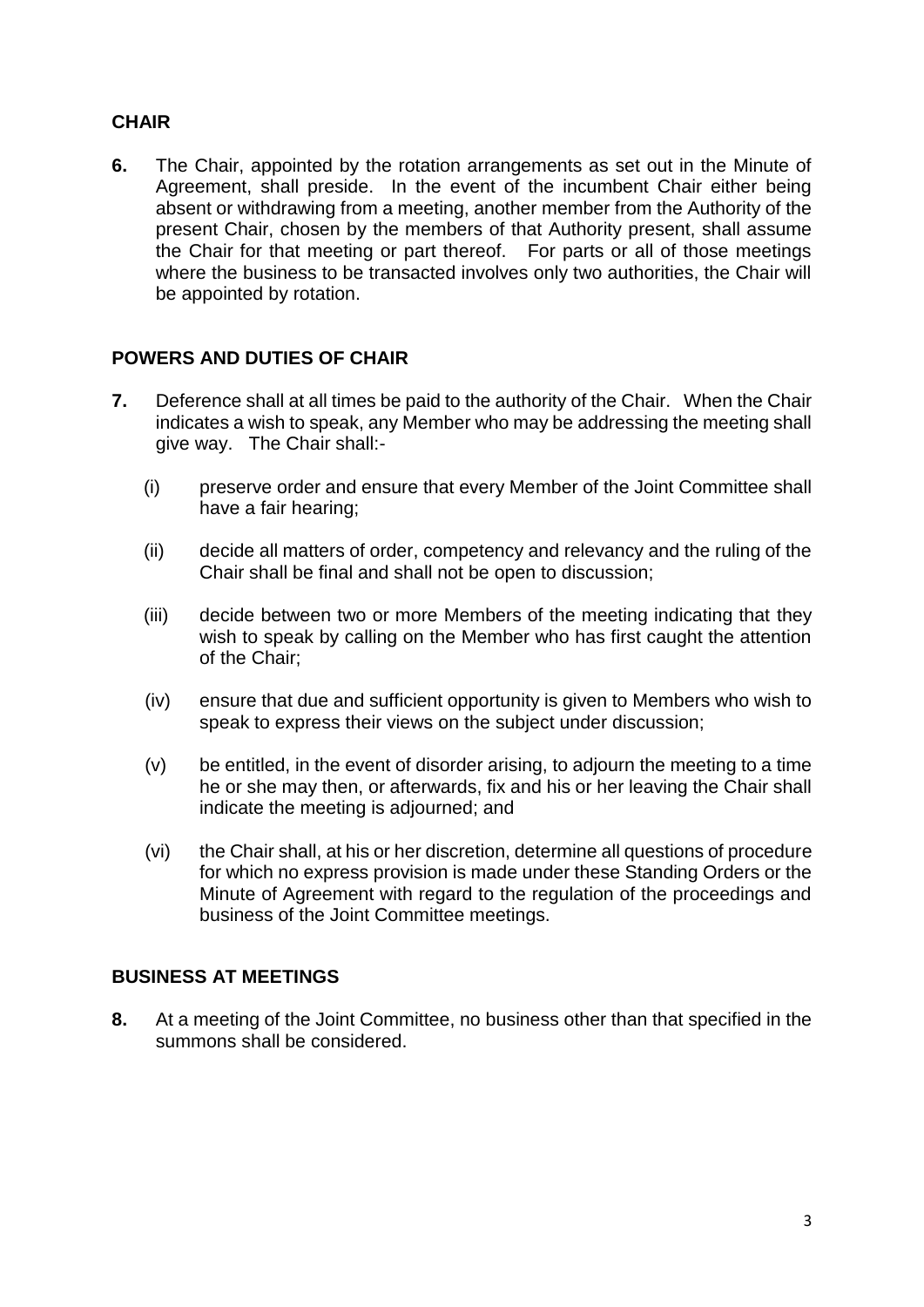#### **URGENT BUSINESS**

**9.** Business which has not been specified in the summons may be considered where the Chair determines that the matter is one of urgency. It shall be at the sole discretion of the Chair to decide whether any business not specified on the agenda for the meeting, by reason of special circumstances, be considered at the meeting as a matter of urgency, and such special circumstances must be specified in the Minute of the meeting.

## **ORDER OF BUSINESS**

- **10.** The business at any meeting shall (unless as otherwise directed by the Chair who may, at his or her discretion, alter the order of business at any stage) proceed in the following order:-
	- (i) the Sederunt shall be taken; the names of the Members present at the meeting shall be recorded with the Chair at the head followed by the remaining Members;
	- (ii) Minutes of the previous Joint Committee shall be submitted, held as read and be formally moved and be held to be approved, unless objection is taken to any portion thereof when so submitted. Any Member may request information on an item within a Minute that is before the meeting; and
	- (iii) Any other competent business detailed in the Agenda or urgent business raised at the discretion of the Chair.

## **ORDER OF DEBATE**

#### *Motions/Amendments*

- **11.1** A Member of the Joint Committee when speaking shall address the Chair and direct all remarks to the matter before the meeting by proposing, seconding or speaking to the motion or any amendment relative thereto, or to a point of order, or to propose or second a motion to adjourn the proceedings.
- **11.2** Every motion or amendment shall be moved and seconded. The terms of all motions or amendments shall always precede any remarks to be made by their proposers. No Member shall speak supporting the motion or any amendment until the same shall be seconded.
- **11.3** The terms of a motion or amendment not seconded or which may be withdrawn or altered after being seconded shall not be recorded in the Minutes of proceedings.
- **11.4** Any Member who has moved a motion or amendment and has failed to find a seconder may request that his or her dissent in regard to the decision in question be recorded and that dissent will be recorded in the Minutes.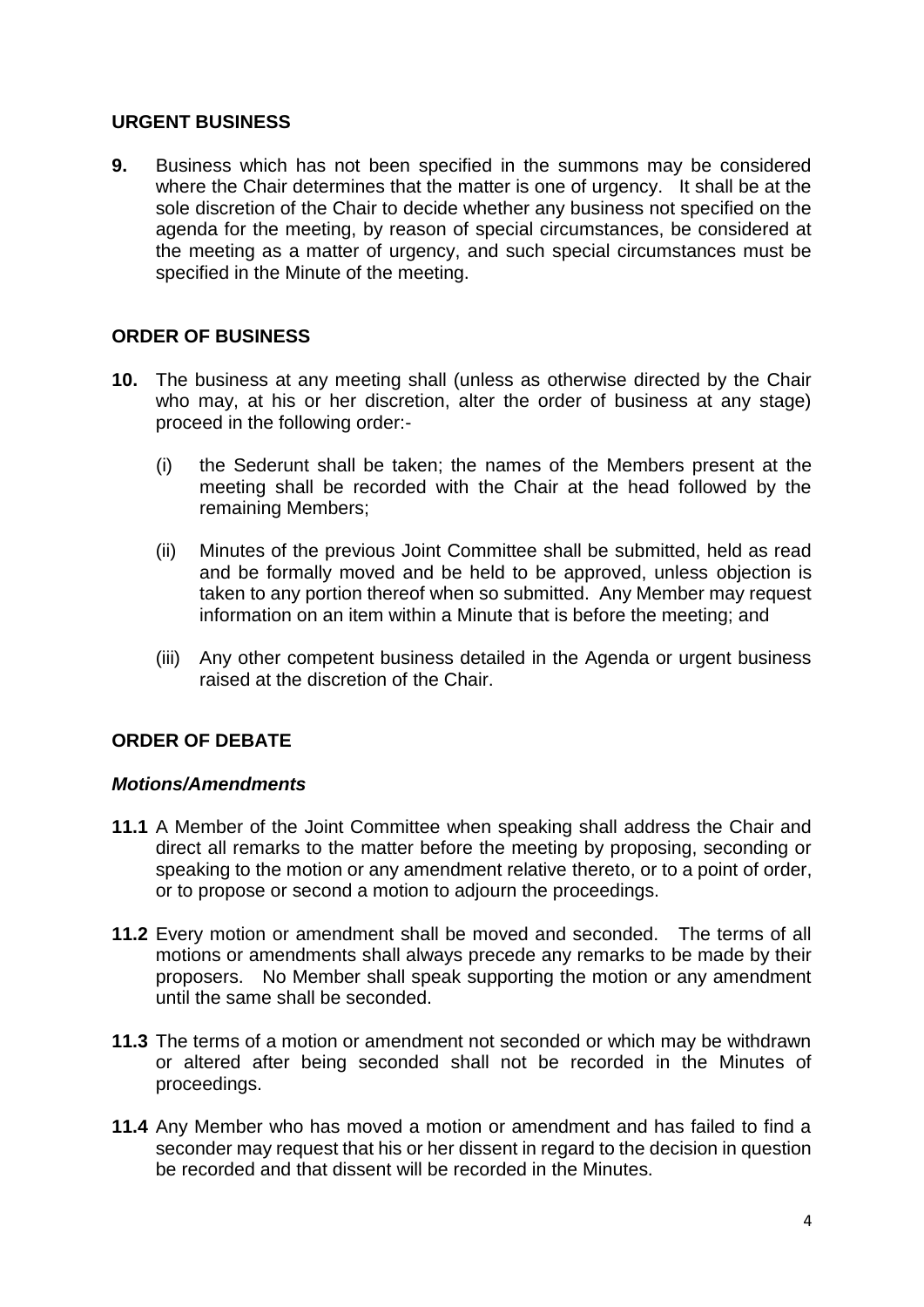### *Procedure on Point of Order*

**11.5** A Member may speak upon a matter of order and on doing so shall make a short statement detailing precisely the terms of the point of order. If the Chair decides that the question raised by the speaker is not a 'point or order', the Member who raised the point of order shall thereupon accept the decision as final. No other Member shall be entitled to speak to that point of order. A Member who is addressing the meeting when a question of order is raised shall give way until the question of order has been decided by the Chair.

## *MOTION FOR ADJOURNMENT OF MEETING*

- 12.1 A motion for the adjournment of the meeting for a specified period of time may be put at the conclusion of any speech and shall have precedence over all other motions. It must be moved and seconded without a speech and shall at once be put by the Chair in the form of "For Adjournment" or "Against Adjournment".
- **12.2** A second motion for the adjournment of the meeting shall not be made within a period of 30 minutes unless it is moved by the Chair, when it shall be dealt with as in the immediately preceding standing order.

## **VOTING**

#### *Method of Voting on Motion and Amendment*

- **13.** The method of voting on motions and amendments shall be as follows :-
	- (i) When a motion and one amendment only are before the meeting, a vote shall be taken between the motion and the amendment;
	- (ii) When a motion and two or more amendments are before the meeting, the vote shall be taken upon all the proposals, each Member having one vote. If a proposal receives the support of a majority of the Members taking part in the vote, it shall be declared to be the decision of the meeting, but, in the event of none of the proposals receiving the support of such a majority, the proposal which has received the least support shall be dropped and the vote shall be taken anew upon the remaining proposals and so on until one proposals has received the support of such a majority whereupon it shall be declared to be the decision of the meeting; and
	- (iii) In the event of the votes for two or more proposals being equal the Chair shall decide which of them shall be dropped.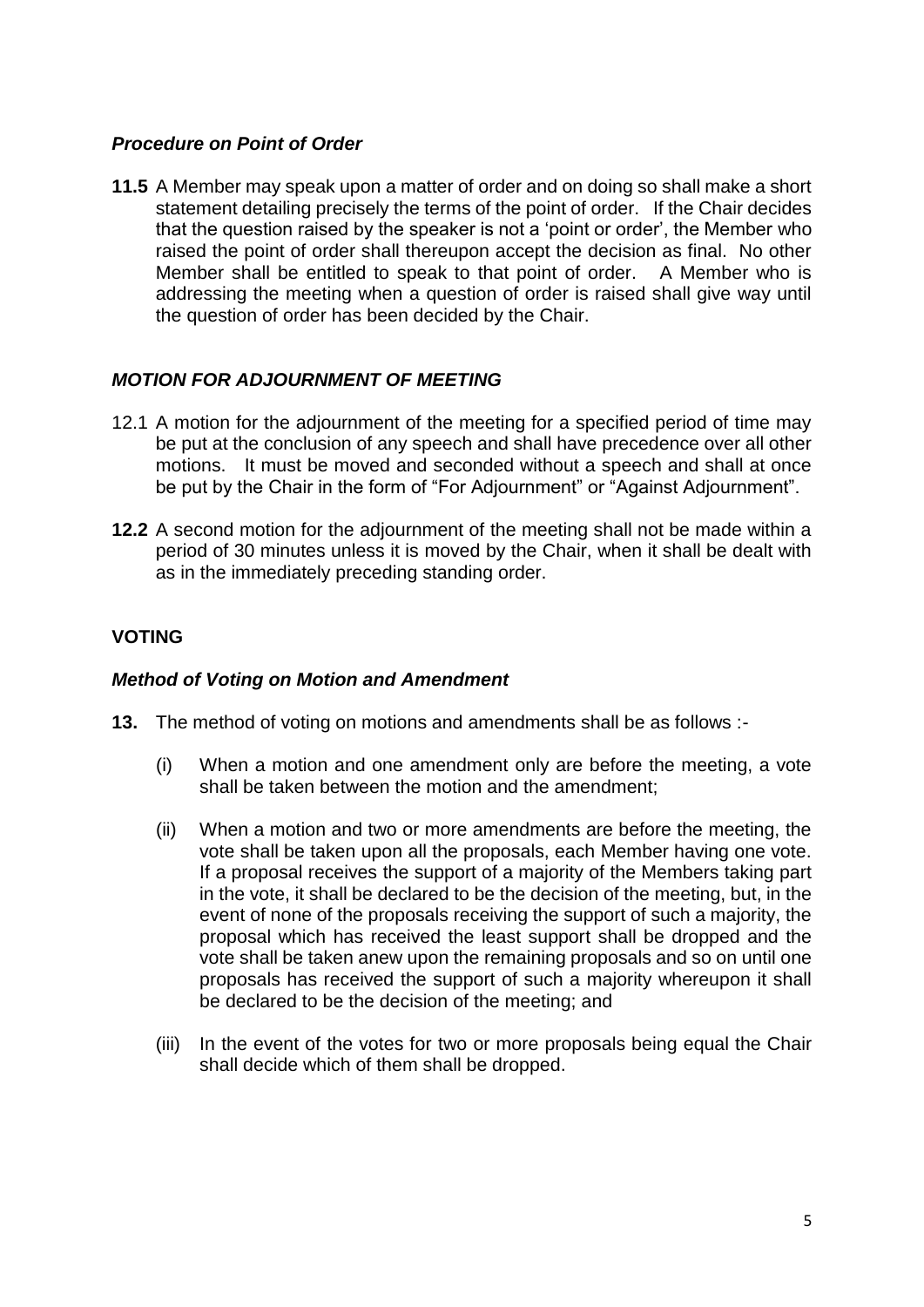# **DECISIONS OF THE JOINT COMMITTEE**

**14.** Subject to Standing Orders 18, 19 and 24, all decision before the Joint Committee shall be decided by a majority of the Members of the Joint Committee present and voting thereon.

## *CASTING VOTE*

**15.** In the case of an equality of votes, the Chair shall have a second or casting vote except where the matter which is the subject of the vote relates to the appointment of a member of the Joint Committee to any particular office, in which case the decision shall be by lot.

### **ATTENDANCE BY ELECTED MEMBERS NOT A MEMBER OF THE JOINT COMMITTEE**

## **(i) General Interest**

Members of the Constituent Authorities who are not members of the Joint Committee may be invited by the Chair of the Joint Committee to attend the meeting of the Joint Committee while there is under discussion any item in which those members have a local or other special interest. Such members shall be entitled to participate in the discussion on that item but shall not be entitled to vote.

#### **(ii) Items of Business**

Where any members of the Constituent Authority who are not members of the Joint Committee and who submit an item of business for consideration by the Joint Committee and that item is accepted by the incumbent Chair for inclusion in the agenda, the Member may attend the meeting of the Joint Committee at which that item is being discussed and shall be entitled to participate in the discussion on that item but shall not be entitled to vote.

## **ATTENDANCE BY MEMBERS OF THE PUBLIC**

**16.** Members of the public may, subject to any limitation on numbers that may be required due to Health and Safety considerations or availability of space or seating in the meeting room, attend any part of the meeting of the Joint Committee except during an item of business where the meeting has resolved, in terms of the Local Government (Scotland) Act 1973 (as amended), that the matter should be discussed in private session.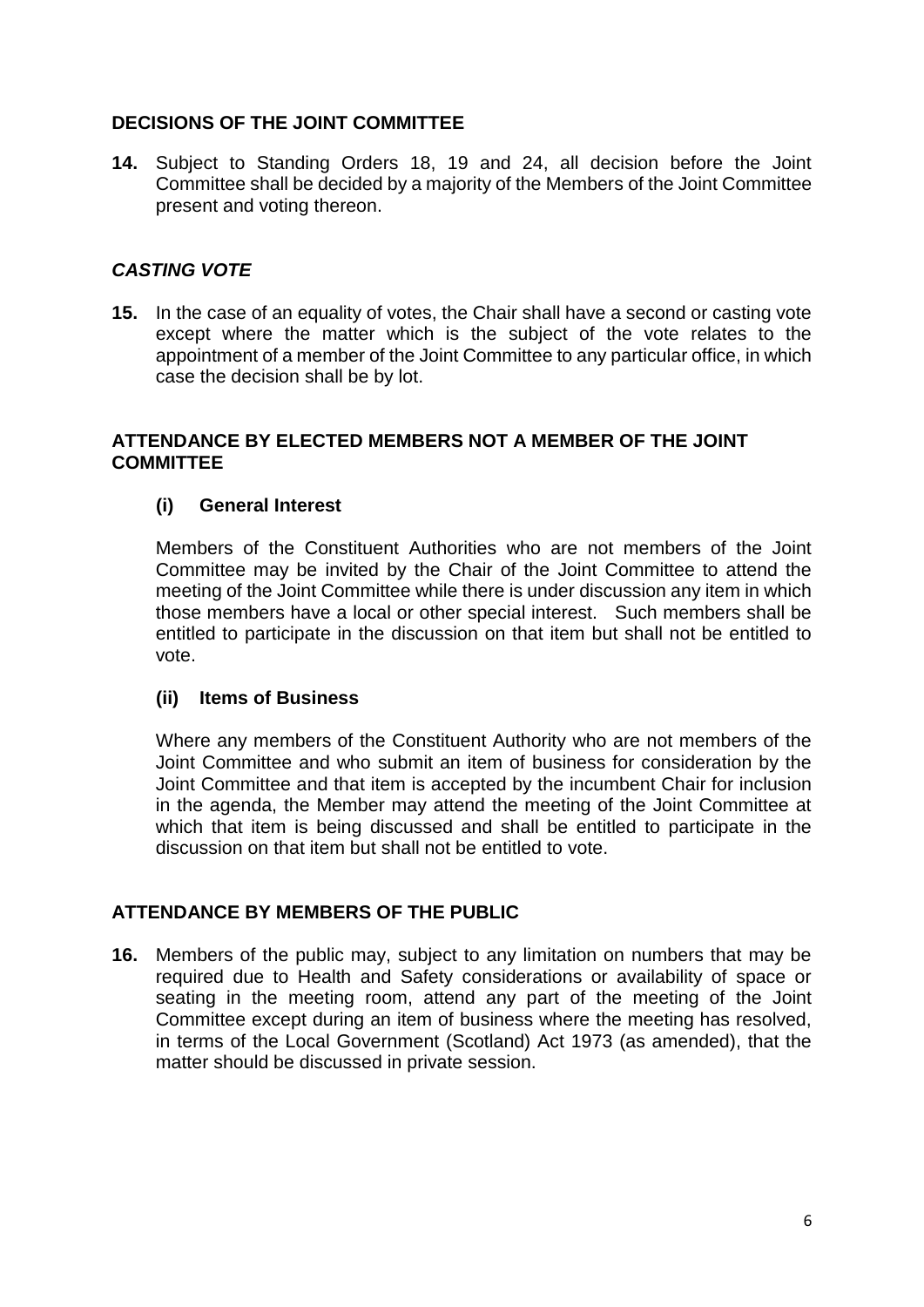## **DEPUTATIONS**

- **17.** Any written request received by the Chief Executive of the incumbent Chair's Council, that a deputation be received by the Joint Committee on a particular matter shall be referred in the first instance to the incumbent Chair. Should the Chair consider that the matter raised by the deputation is one which is competent and relevant to the Joint Committee to determine, the written request shall be placed on the agenda of the first appropriate meeting of the Joint Committee. Thereafter, the Joint Committee may make arrangements for hearing the deputation at a subsequent meeting of the Joint Committee. In the event of the Joint Committee agreeing that arrangements should be made to hear a deputation the following provisions shall apply:
	- (a) The deputation shall not exceed 3 in number.
	- (b) Representatives of the deputation may speak for a total of no more than 10 minutes, unless the Chair otherwise permits; and
	- (c) It shall be competent for members to put to the deputation only questions relevant to the subject of the deputation and no members shall express any opinion upon or discuss the subject until the deputation has withdrawn.

## **VARIATION AND REVOCATION OF STANDING ORDERS**

**18.** Any motion to vary or revoke these Standing Orders shall, when proposed and seconded, stand adjourned without discussion to the next meeting of the Joint Committee. No Standing Orders shall be varied or revoked unless two-thirds of the Members of the Council present and voting shall so decide.

#### **SUSPENSION OF STANDING ORDERS**

**19.** Any of the Standing Orders, upon a motion made at any time during a meeting, may be suspended so far as regards any business at such meeting provided that two-thirds of the Members of the Joint Committee present and voting shall so decide.

## **MINUTE OF AGREEMENT AND STANDING ORDERS**

**20.** In the event of any inconsistency between the Standing Orders and the Minute of Agreement the provisions of the Minute of Agreement shall prevail.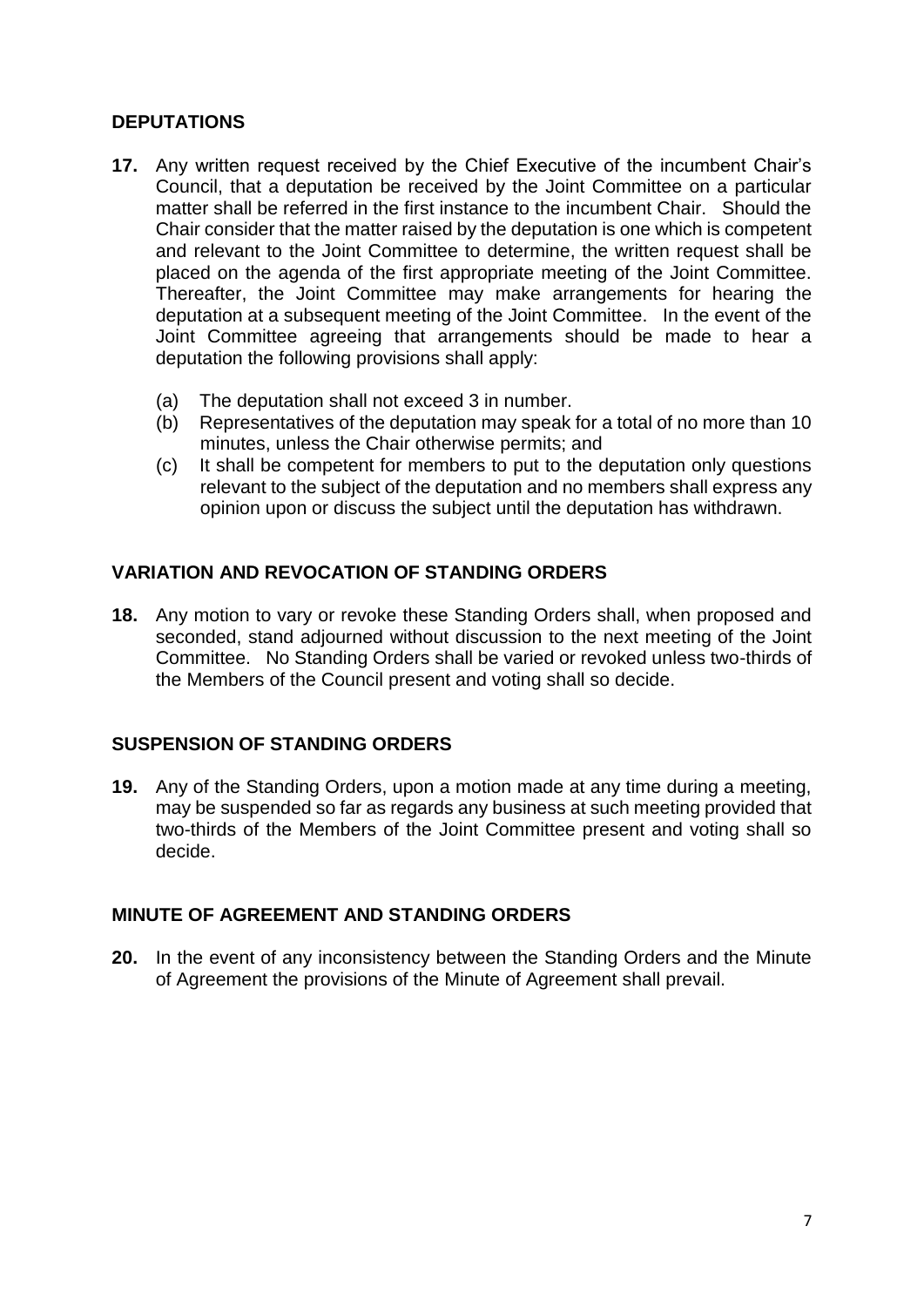## **MISCELLANEOUS**

### **AUTHORISED OFFICER**

- **21.1** The respective Chief Executive of the incumbent Chair's Council in consultation with the incumbent Chair, shall be authorised to cancel the meeting of the Joint Committee where no business remains to be transacted.
- **21.2** The Chief Executive of the incumbent Chair's Council, in consultation with the incumbent Chair shall be authorised to re-schedule any existing calendar meetings previously approved by the Joint Committee.

## **CIRCULATION OF REPORTS, PAPERS ETC**

**22.** The Chief Executive or appropriate Officer providing the administrative support for the Joint Committee shall be entitled to mark as 'not for publication' any report or any item of business specified in a summons to attend a meeting or any papers circulated with any such summons if he or she considers that it relates to an item during discussion of which the meeting is likely not to be open to the public in accordance with the Local Government (Scotland) Act 1973 (as amended) and no other member of the Joint Committee shall thereafter disclose the item or paper without the consent of the Joint Committee.

#### **THE COUNCILLORS' CODE OF CONDUCT**

**23.** All Members will at all times comply with the decisions with the Councillors' Code of Conduct.

#### **RECONSIDERATION OF A DECISION**

**24.** No decision of the Joint Committee, may be reconsidered and, except where required by statute, no item of business the same or substantially the same as one previously determined by the Joint Committee, may be discussed by the Joint Committee, within six months of the making of the previous decision or determination of the item, except when two-thirds of the Members for the time being present and voting agree otherwise. A motion by a Member in terms of this Standing order proposing that a matter be reconsidered or discussed shall, if seconded, be put by the Chair to the meeting in the form "For the Motion" and "Against the Motion".